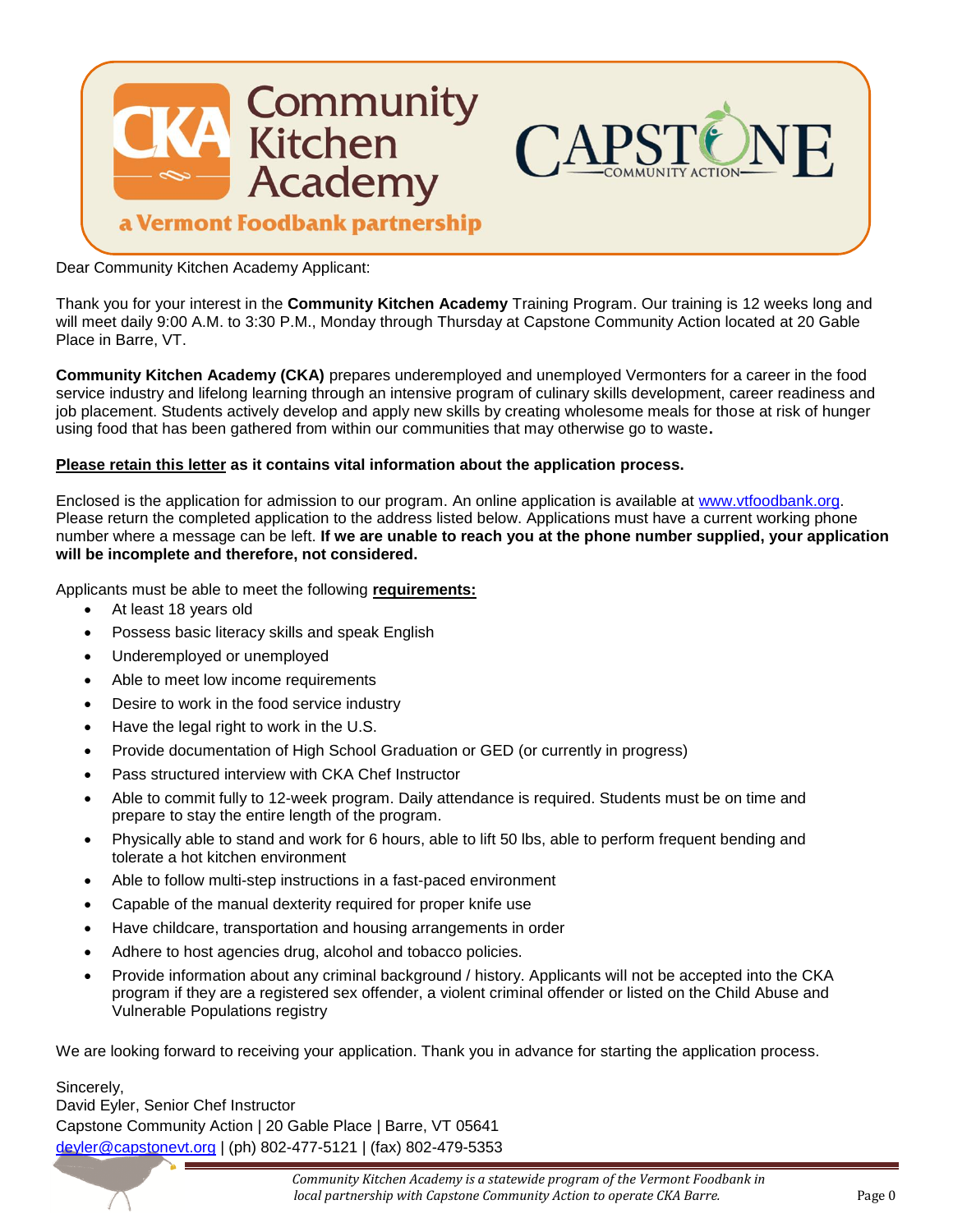# **CKA BARRE | APPLICATION** updated April 1, 2016



| For Office Use Only |
|---------------------|
| Received Date:      |
| Eligible Y/N: _     |
| Interview Sched:    |
| Status:             |
| Entered in DB:      |

**Community Kitchen Academy (CKA)** prepares underemployed and unemployed Vermonters for a career in the food service industry and lifelong learning through an intensive program of culinary skills development, career readiness and job placement. Students actively develop and apply new skills by creating wholesome meals for those at risk of hunger using food that has been gathered from within our communities that may otherwise go to waste**.**

|                                                      |                                                                                  |             | Online application available at www.vtfoodbank.org |
|------------------------------------------------------|----------------------------------------------------------------------------------|-------------|----------------------------------------------------|
|                                                      |                                                                                  |             |                                                    |
|                                                      |                                                                                  |             |                                                    |
|                                                      |                                                                                  |             |                                                    |
|                                                      |                                                                                  |             |                                                    |
|                                                      |                                                                                  |             |                                                    |
|                                                      |                                                                                  |             |                                                    |
|                                                      |                                                                                  |             |                                                    |
|                                                      | Last 4 digits SSN: xxxx- xxxx - _______ Age _______ Date of Birth ______________ |             |                                                    |
|                                                      |                                                                                  |             |                                                    |
| <b>REFERRAL INFORMATION</b>                          |                                                                                  |             |                                                    |
|                                                      |                                                                                  |             |                                                    |
| $\Box$ Yes<br><b>Example 1</b>                       | Do you have a Case Worker/Case Manager?                                          |             |                                                    |
|                                                      |                                                                                  |             |                                                    |
|                                                      |                                                                                  |             |                                                    |
| <b>SUBSIDIES</b>                                     |                                                                                  |             |                                                    |
| Are you eligible for any of the following subsidies? |                                                                                  |             |                                                    |
|                                                      | □ Dept of Labor / WIA □ Voc Rehab □ CWS                                          | $\Box$ VSAC |                                                    |
|                                                      | □ Don't Know □ Other: ______________                                             |             |                                                    |
| and the contract of the contract of                  |                                                                                  |             |                                                    |

 *Community Kitchen Academy is a statewide program of the Vermont Foodbank in local partnership with Capstone Community Action to operate CKA Barre.* Page 1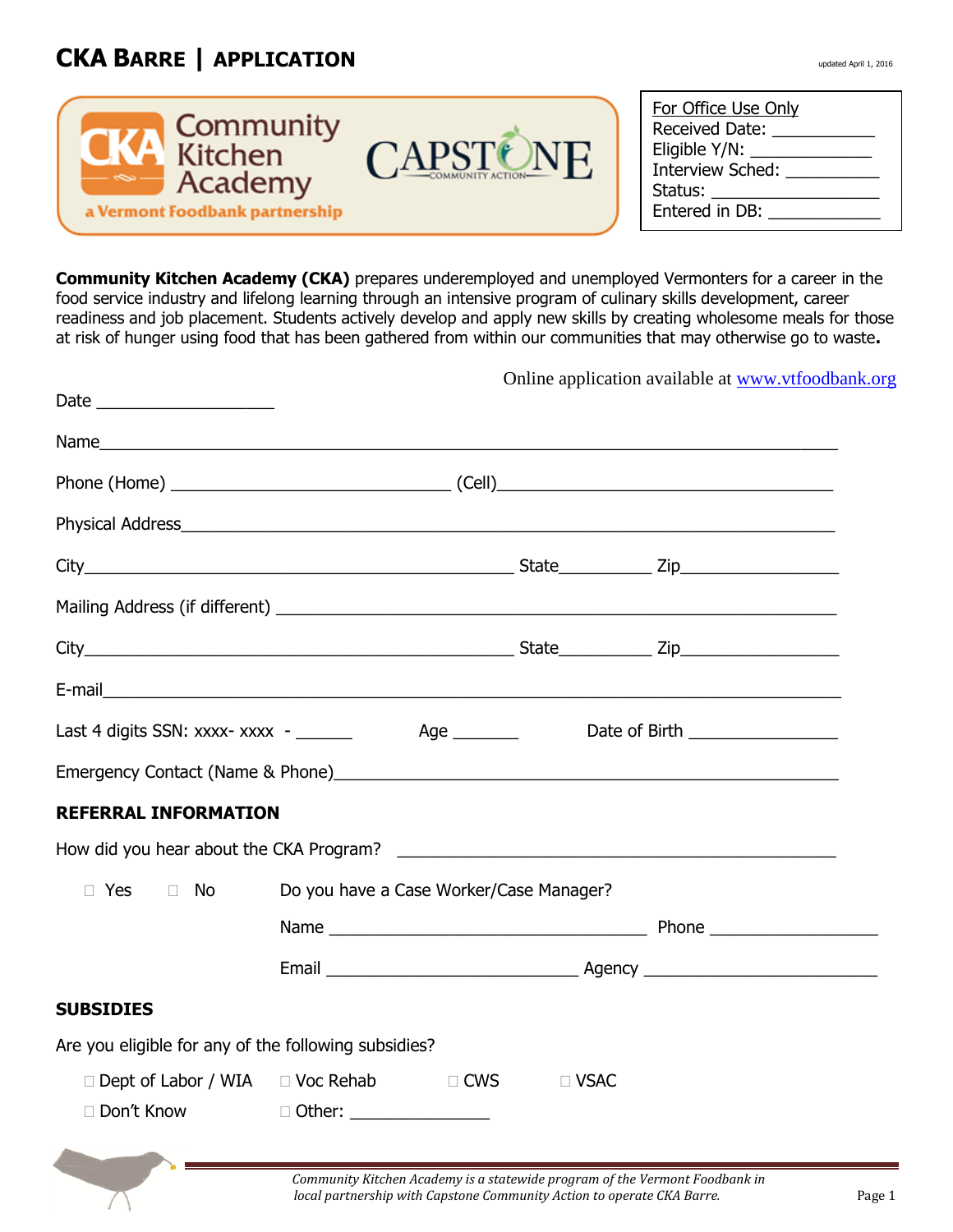## **EDUCATION**

| $\Box$ Yes       | ∩ No | Do you have a High School Diploma or G.E.D.?                         |  |
|------------------|------|----------------------------------------------------------------------|--|
| $\Box$ Yes       | □ No | Can you provide documented proof of a High School Diploma or G.E.D.? |  |
| $\Box$ Yes       | ∩ No | Have you ever attended college or educational training programs?     |  |
| Please describe: |      |                                                                      |  |

## **EMPLOYMENT**

| $\Box$ Yes | $\Box$ No | Do you have any prior food service experience or education?                                                                                                                                                                   |
|------------|-----------|-------------------------------------------------------------------------------------------------------------------------------------------------------------------------------------------------------------------------------|
|            |           | Please describe: the contract of the contract of the contract of the contract of the contract of the contract of the contract of the contract of the contract of the contract of the contract of the contract of the contract |
|            |           | $\Box$ Yes $\Box$ No Are you currently employed?                                                                                                                                                                              |
|            |           |                                                                                                                                                                                                                               |
|            |           |                                                                                                                                                                                                                               |

## **HOUSING / TRANSPORTATION**

| □ Yes            | $\Box$ No | Do you have secure housing for all of the 12 weeks?                                 |
|------------------|-----------|-------------------------------------------------------------------------------------|
| $\Box$ Yes       | ∩ No      | Do you have transportation and are able to commute to our class location every day? |
| Please describe: |           |                                                                                     |

#### **CHILDCARE**

 $\Box$  Yes  $\Box$  No If applicable, do you have adequate childcare for the 12 week session?

Please describe:

#### **LEGAL INFORMATION**

| $\Box$ Yes | $\Box$ No $\Box$ Do you have any felony convictions?                                        |
|------------|---------------------------------------------------------------------------------------------|
|            | $\Box$ Yes $\Box$ No Have you ever been convicted of a sex offense or violent crime?        |
|            | $\Box$ Yes $\Box$ No Are you listed in the Child Abuse and Vulnerable Populations registry? |

Applicants will not be accepted into the CKA program if they are a registered sex offender, a violent criminal offender or listed on the Child Abuse and Vulnerable Populations registry.

Please note that a background check will be required upon admission to the program.

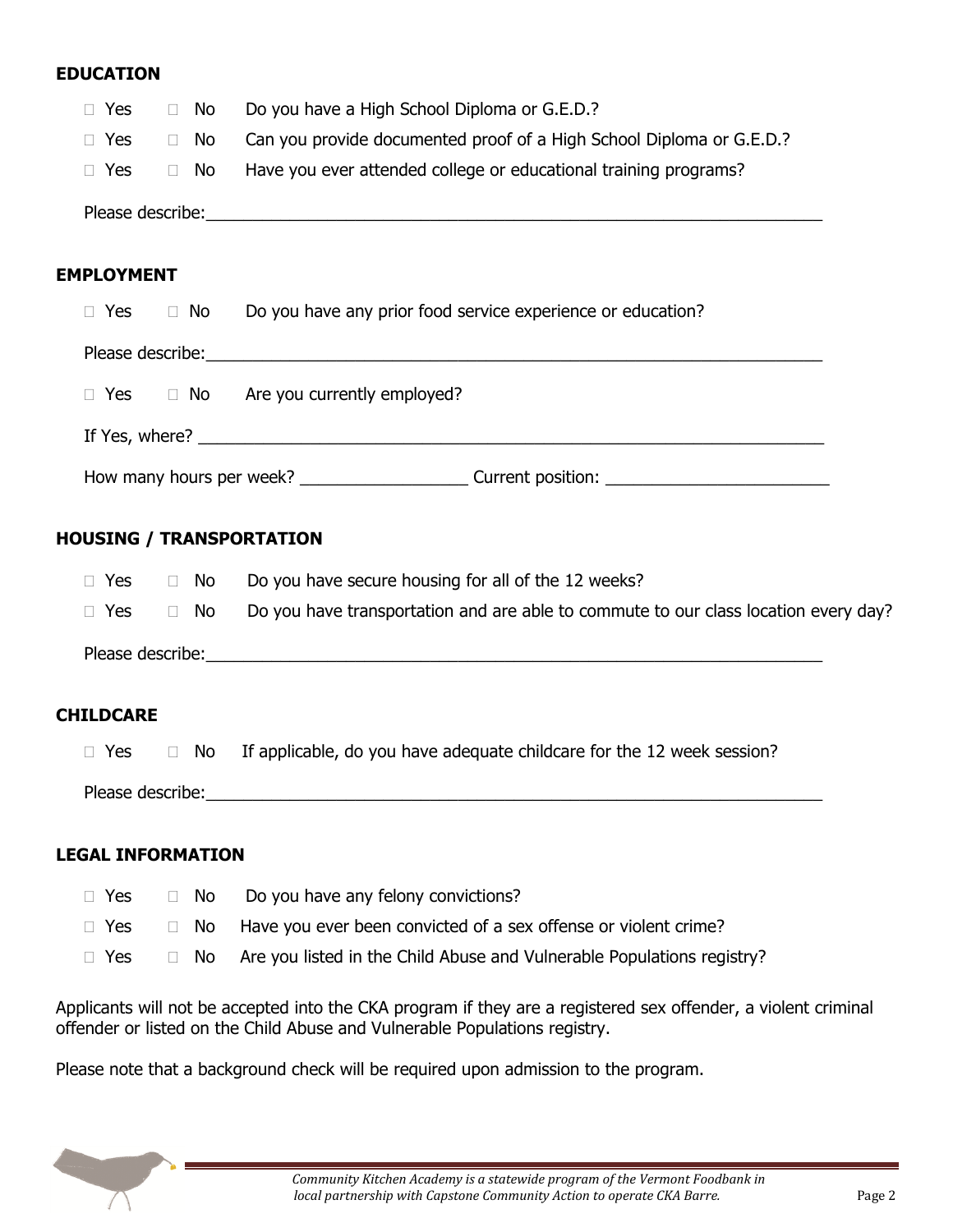## **HEALTH HISTORY**

| $\Box$ Yes | □ No | Do you have any medical conditions, handicaps, or impairments that make certain<br>work or physical activities difficult for you?                                                  |
|------------|------|------------------------------------------------------------------------------------------------------------------------------------------------------------------------------------|
| $\Box$ Yes | -No  | Do you have a disability that substantially limits major life activities?<br>(Examples: mental illness, physical disability, substances abuse,<br>development/learning disability) |
| $\Box$ Yes | No.  | Do you have a food borne illness that prevents you from working with food?                                                                                                         |

#### **HOUSEHOLD INFORMATION and COMPOSITION**

- $\Box$  Yes  $\Box$  No Do you have the legal right to work in the U.S?
- $\Box$  Yes  $\Box$  No Are you able to speak and read English?
- $\Box$  Yes  $\Box$  No Have you ever served in the armed forces?

## **Total # of People in Household? \_\_\_\_\_**

#### **Head of Household (check box that applies)**

| Female, Single Parent   | Two Adults, No Children |  |
|-------------------------|-------------------------|--|
| Male, Single Parent     | Two Parent Household    |  |
| Single Person Household | Other (describe)        |  |

#### **Food & Nutrition**

| Are you receiving 3Squares VT (Food Stamps)? | Yes / No |
|----------------------------------------------|----------|
| Have you ever received Food Stamps before?   | Yes / No |
| If not, would you like to apply for          |          |
| 3SquaresVT/Food Stamps?                      | Yes / No |

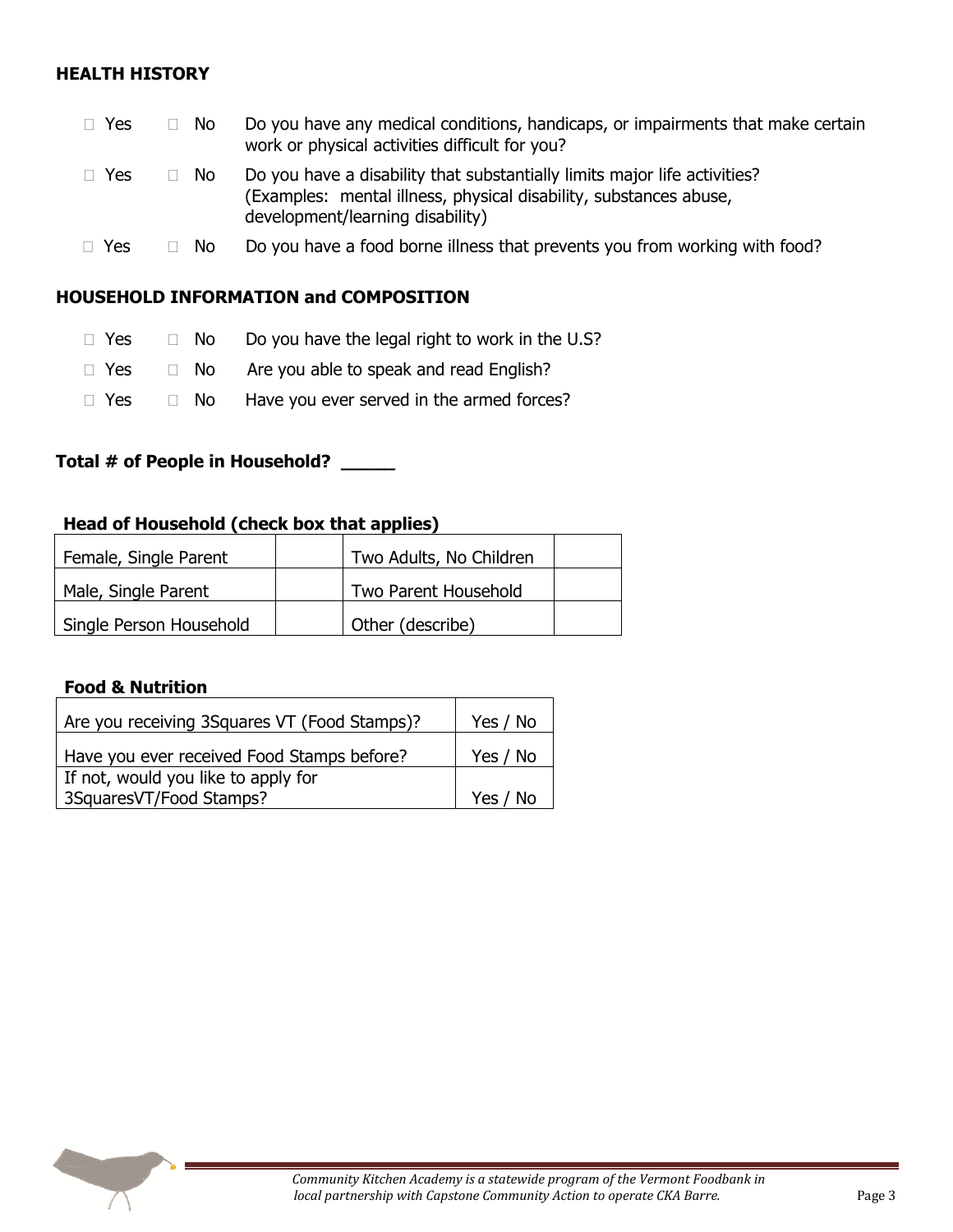## **INCOME INFORMATION**

Check off all sources of **income** received in the **past 6 months** for all members of your **household**:

|                                                                     |      | Spouse             |       |
|---------------------------------------------------------------------|------|--------------------|-------|
|                                                                     | Self | Partner            | Other |
|                                                                     |      | <b>CHECK BOXES</b> |       |
| <b>Type of Income</b>                                               |      | <b>BELOW</b>       |       |
| Earned Income/Work for Wages                                        |      |                    |       |
| Unemployment insurance                                              |      |                    |       |
| Supplemental Security Income (SSI)                                  |      |                    |       |
| Social Security Disability Income (SSDI)                            |      |                    |       |
| <b>Veteran's Disability Income</b>                                  |      |                    |       |
| Private disability income (insurance)                               |      |                    |       |
| Workers compensation                                                |      |                    |       |
| TANF -- Temporary Assistance for Needy Families (Reach Up benefits) |      |                    |       |
| General Assistance (GA)                                             |      |                    |       |
| Retirement income from Social Security (SSA)                        |      |                    |       |
| Veteran's Pension                                                   |      |                    |       |
| Pension from a former job                                           |      |                    |       |
| Child Support                                                       |      |                    |       |
| Alimony or other spousal support                                    |      |                    |       |
| Other source (list)                                                 |      |                    |       |

| <b>Total Monthly Income:</b>                          | <b>Self</b> | <b>Spouse/Partner</b> | <b>Other</b> |
|-------------------------------------------------------|-------------|-----------------------|--------------|
| (report on the monthly average for the past 6 months) |             |                       |              |

## Total Monthly Income for ALL household members:  $\frac{2}{3}$  x 12 =  $\frac{2}{3}$

Are you able to support yourself financially during the training?  $\Box$  Yes  $\Box$  No

## **NON-CASH BENEFITS**

## Check off all **benefits** received in the **past 6 months** for all members of your **household**:

|                                                                      |      | Spouse  |       |
|----------------------------------------------------------------------|------|---------|-------|
| <b>Type of Benefit</b>                                               | Self | Partner | Other |
| Supplemental Nutrition Assistance Program (3Squares Vermont)         |      |         |       |
| <b>MEDICAID health insurance</b>                                     |      |         |       |
| <b>MEDICARE</b>                                                      |      |         |       |
| State Children's Health Insurance Program (SCHIP) (Dr Dynasaur)      |      |         |       |
| Supplemental Nutrition Program for Women, Infants and Children (WIC) | L    |         |       |
| Veterans Administration (VA) Medical Services                        |      |         |       |
| <b>TANF Child Care services</b>                                      |      |         |       |
| TANF transportation services                                         |      |         |       |
| <b>Other TANF-funded services</b>                                    |      |         |       |
| Section 8, public housing, or other rental assistance                |      |         |       |
| Other Source (list)                                                  |      |         |       |

 *Community Kitchen Academy is a statewide program of the Vermont Foodbank in local partnership with Capstone Community Action to operate CKA Barre.* Page 4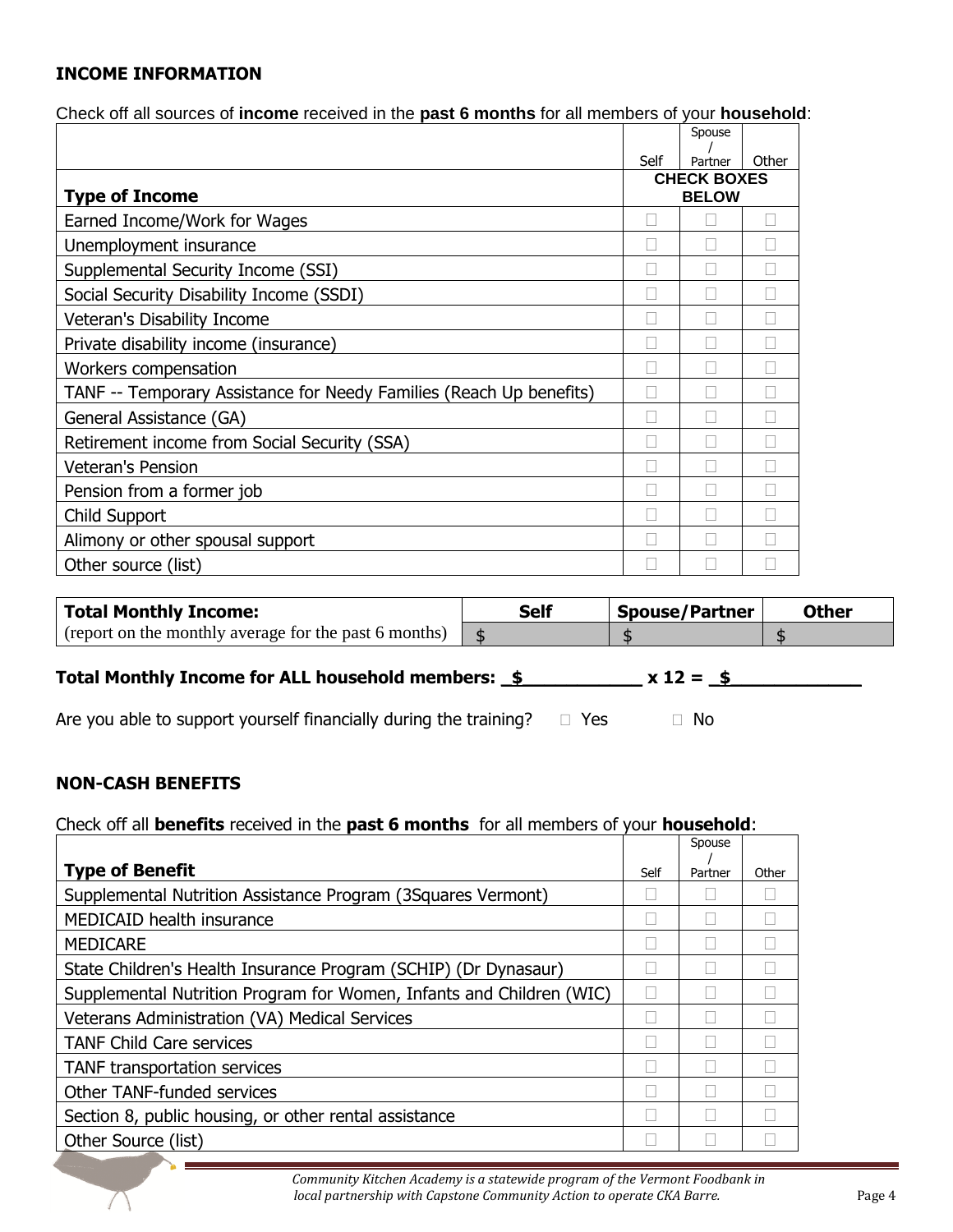## **COMMITTMENT**

The CKA program is located at CVCAC, 20 Gable Place, Barre VT. The program is **12 WEEKS** long and **REQUIRES** attendance from: **9:00 AM to 3:30 PM Monday thru Thursday**. (only a very small number of excused absences are allowable)

| $\Box$ Yes |                  | $\Box$ No Are you able to commit to the full schedule for all of the 12 weeks?                                            |
|------------|------------------|---------------------------------------------------------------------------------------------------------------------------|
| $\Box$ Yes | ⊟ No             | Are you willing to adhere to policies and procedures related to attendance,<br>punctuality and other course requirements? |
| $\Box$ Yes | <b>The State</b> | No Are you able to commit to full or part time employment upon graduation?                                                |

#### **PHYSICAL REQUIREMENTS**

| $\Box$ Yes | $\Box$ No              | Are you able to lift 50 pounds?                                             |
|------------|------------------------|-----------------------------------------------------------------------------|
| $\Box$ Yes | - No<br>$\mathbb{R}^n$ | Are you able to work in a hot / humid environment?                          |
| $\Box$ Yes | - No<br>$\Box$         | Are you able to stand for 6 hours?                                          |
| $\Box$ Yes | No.<br>П.              | Are you able to follow multi-step instructions in a fast paced environment? |
| $\Box$ Yes | No<br>$\mathbb{R}^n$   | Are you able to perform frequent bending?                                   |
| $\Box$ Yes | No.                    | Are you capable of the dexterity required for proper knife use?             |

## **TRAINING REQUIREMENTS**

Please initial after each one that you agree to each requirement.

- At least 18 years old
- Possess basic literacy skills and speak English \_\_\_\_\_
- Underemployed or Unemployed \_\_\_\_\_
- Able to meet low income requirements
- Desire to work in the food service industry \_\_\_\_\_
- $\bullet$  Have the legal right to work in the U.S.
- Provide documentation of High School Graduation or GED (or currently in progress)
- Pass structured interview with CKA Chef Instructor \_\_\_\_\_
- Able to commit fully to 12-week program \_\_\_\_\_
- Daily attendance is required
- Be on time and prepared to stay the entire length of the program
- Have childcare, transportation and housing arrangements in order
- Adhere to host agencies drug, alcohol and tobacco policies
- Agree to a criminal background check \_\_\_\_\_

Please describe any reason why you are unable to agree to any of the above requirements:  $\_$  , and the set of the set of the set of the set of the set of the set of the set of the set of the set of the set of the set of the set of the set of the set of the set of the set of the set of the set of the set of th

 $\_$  , and the set of the set of the set of the set of the set of the set of the set of the set of the set of the set of the set of the set of the set of the set of the set of the set of the set of the set of the set of th